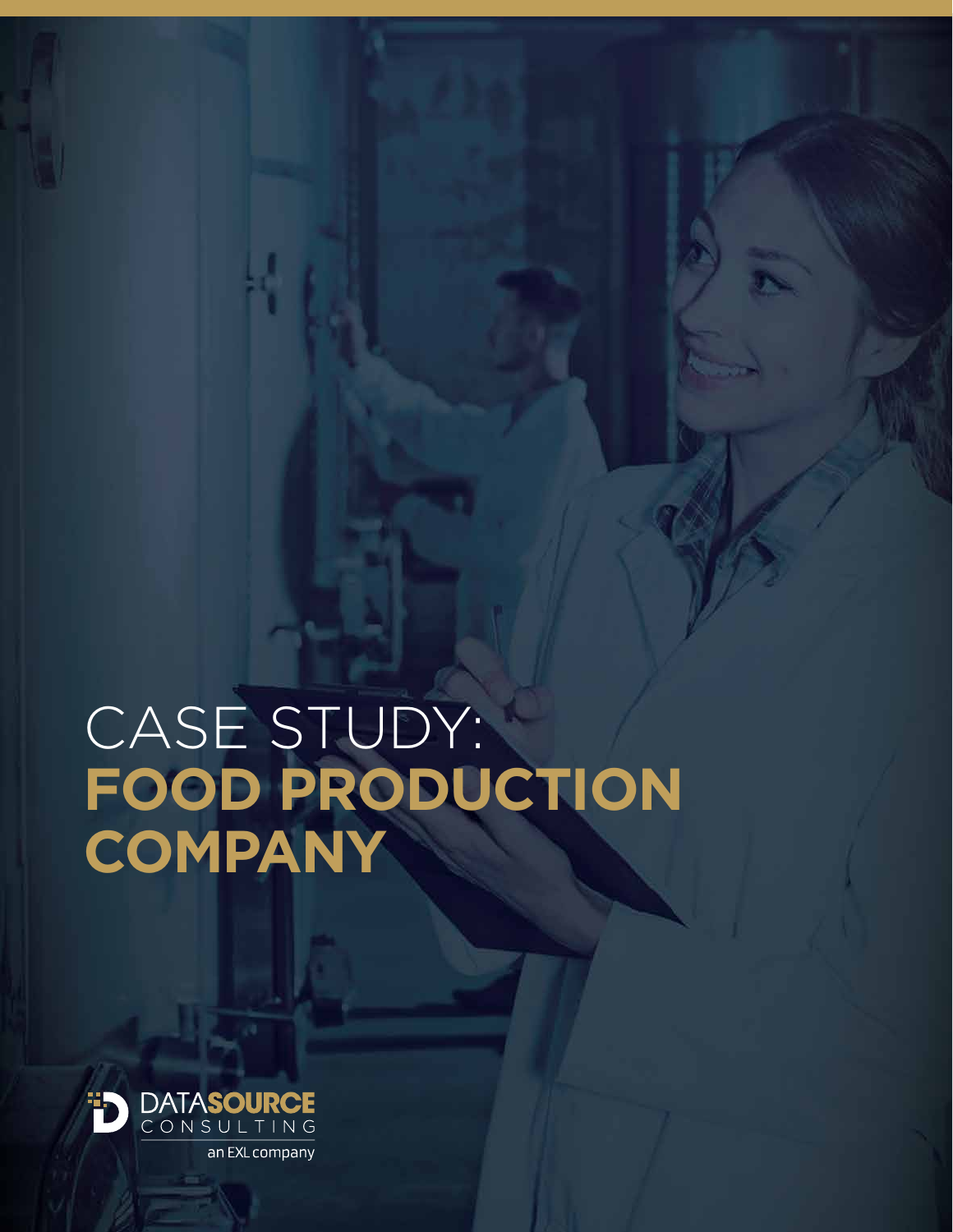# CLIENT BACKGROUND

Headquartered in Denver, Colorado, this food production company is one of the world's largest cheese, whey, and dairy producers and has been a staple in the industry more than 60 years.

## BUSINESS FOCUS

Datasource Consulting is assisting the client replace a legacy reporting and analytics solution with a more modern architecture and analytic tools using Microsoft Business Intelligence and establishing an integrated Data Warehouse.

# OBSTACLES

To establish a foundational, integrated data warehouse and self-service analytics solution to help the client achieve 3 main goals:

- To sunset a legacy reporting solution
- To provide a scalable, lean BI & Analytics solution rooted in best practice that leverages the proven Datasource methodology
- To position the client to aggressively compete on analytics

ACCESS TO TRUSTED DATA ANALYSTS ENABLING MORE THAN 400

# THE DATASOURCE SOLUTION

Datasource worked with a number of different departments within the company to deliver a solution in production, and the project is 70% through core development. The goal is to completely retire the legacy business warehouse solution, provide additional analytic capabilities and leverage a Microsoft BI solution as the primary analytics platform.

Our BI experts and data analysts implemented best practice enterprise reporting and self-service analytics, which leverages an integrated data warehouse and multi-dimensional cubes. The team created access to cubes, to enable users to drag-and-drop, spot exceptions and anomalies, and obtain quick insight into actionable analytics. To date, Datasource has delivered seven different tabular cubes, supported by DAX (data analysis expressions). All self-service data is stored in the system's memory and is fast and responsive.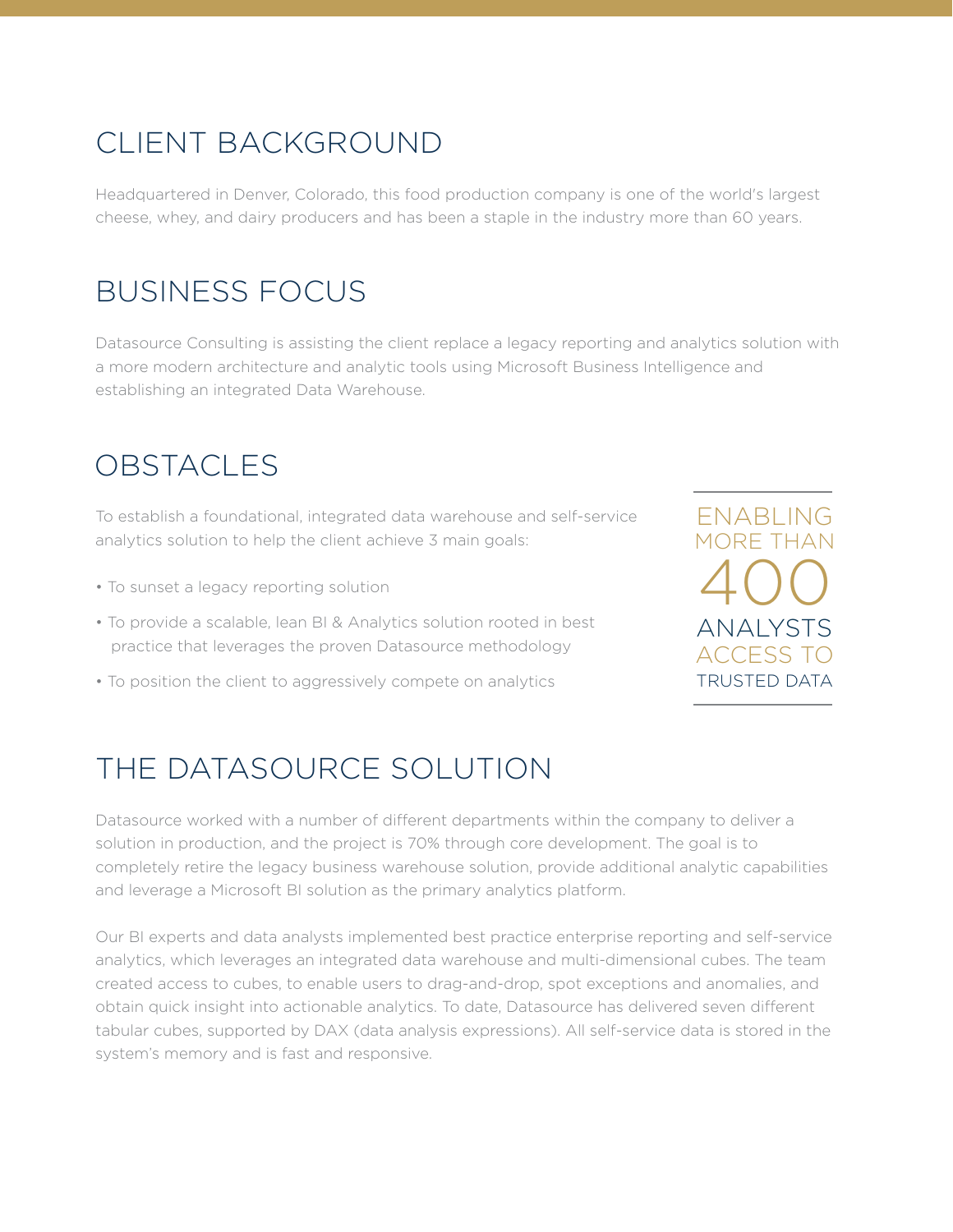

### THE ROADMAP

The client now has access to gold standard reporting – highly vetted dashboards and push reporting - as well as actionable, self-service analytics. The advanced analytics solution is configured to look for exceptions and provide alerts. Business users can go into the cubes and design their own reports and can quickly and confidently ask and answer key business questions.



**Dashboard** Highly vetted dashboards and push reporting - as well as actionable, self-service analytics.



**Alerts** An advanced analytics solution configured to look for exepection and provide alerts.



**Reporting** Creating access to cubes to enable users to drag-and-drop, spot exceptions and anomalies.

# RESULTS:

Enterprise reporting and self-service analytic capabilities were previously only within reach for a very small-set of users who would then share and distribute data. The Datasource solution now enables more than 400 analysts the ability to self-serve and deep dive rich, trusted data sets. The client is very well positioned to mature their analytic capabilities from reactive to proactive and soon enough predictive.

This solution puts data into the hands of the business and aligns with Microsoft's vision of supplying 'BI for everyone'. We provided an environment that is not overly complex, but has guard rails, enabling users and the corporation to aggressively compete on analytics and proactively address business opportunities.